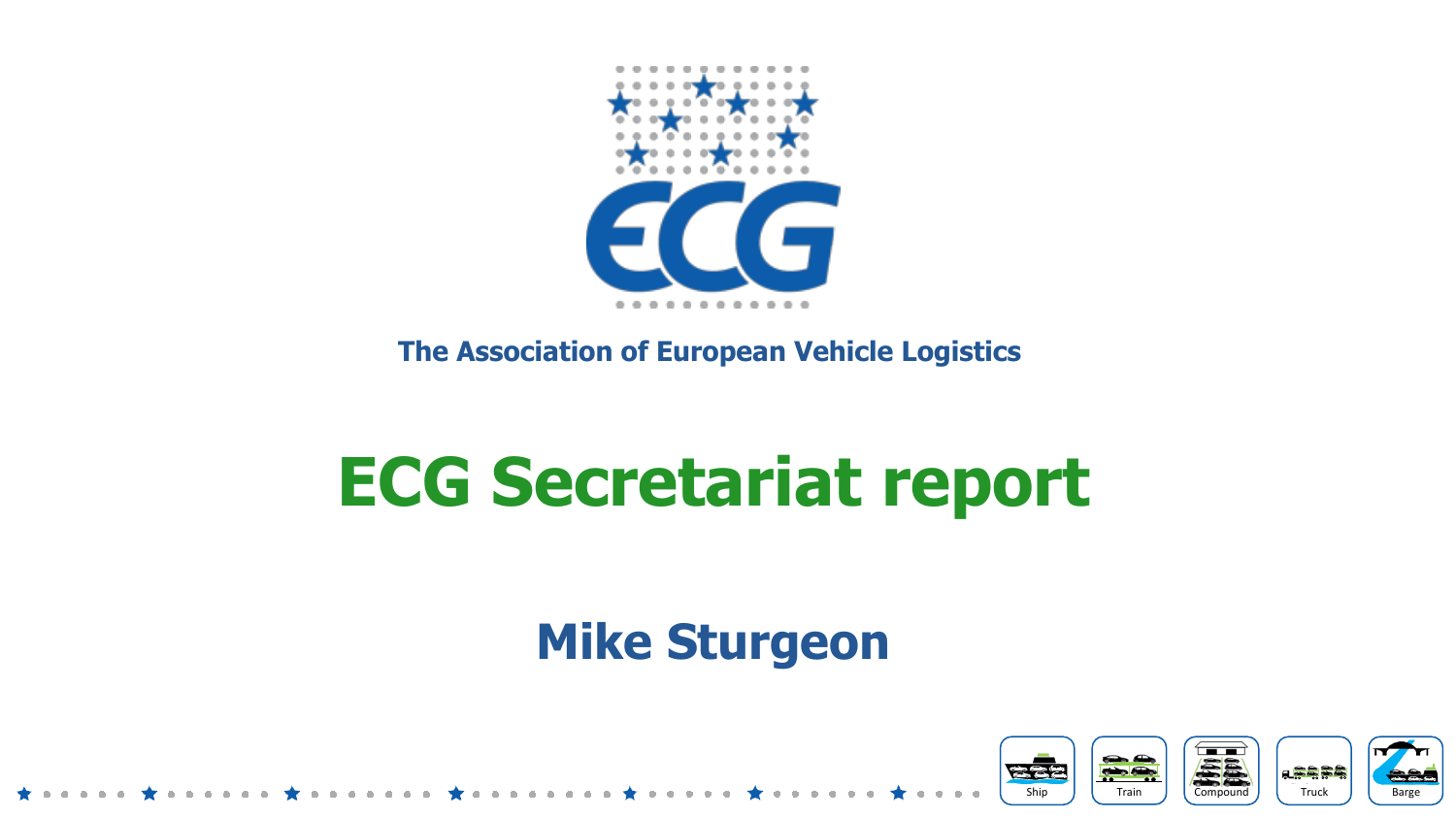#### **New members of the team**









#### **Jari Jokinen Andreea Maria Serbu Alexandra Sarrigeorgiou**

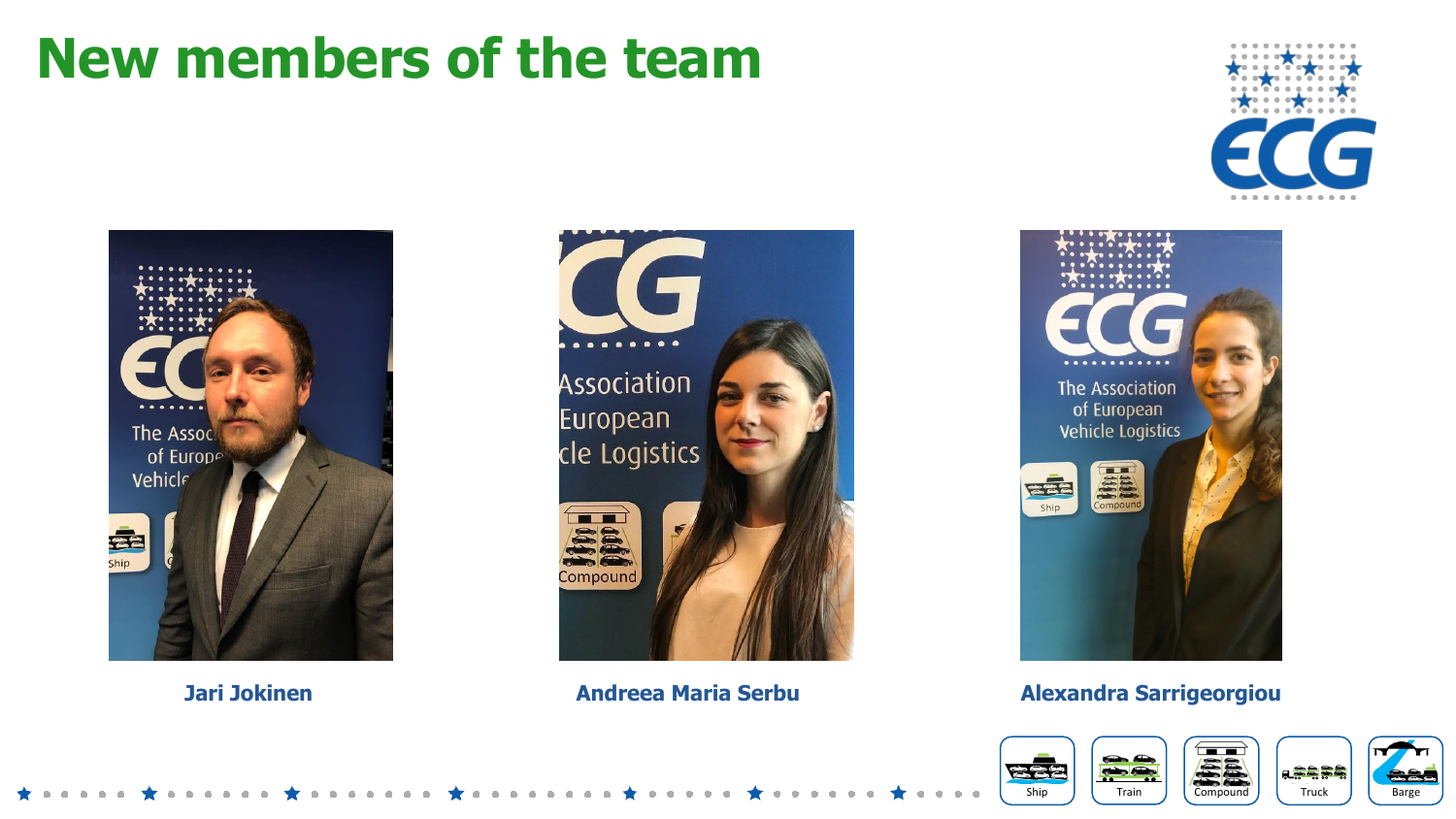

**The Association of European Vehicle Logistics** 

# **Confidence & Cost Trends Survey**

### **Q1 2010 – Q1 2018**

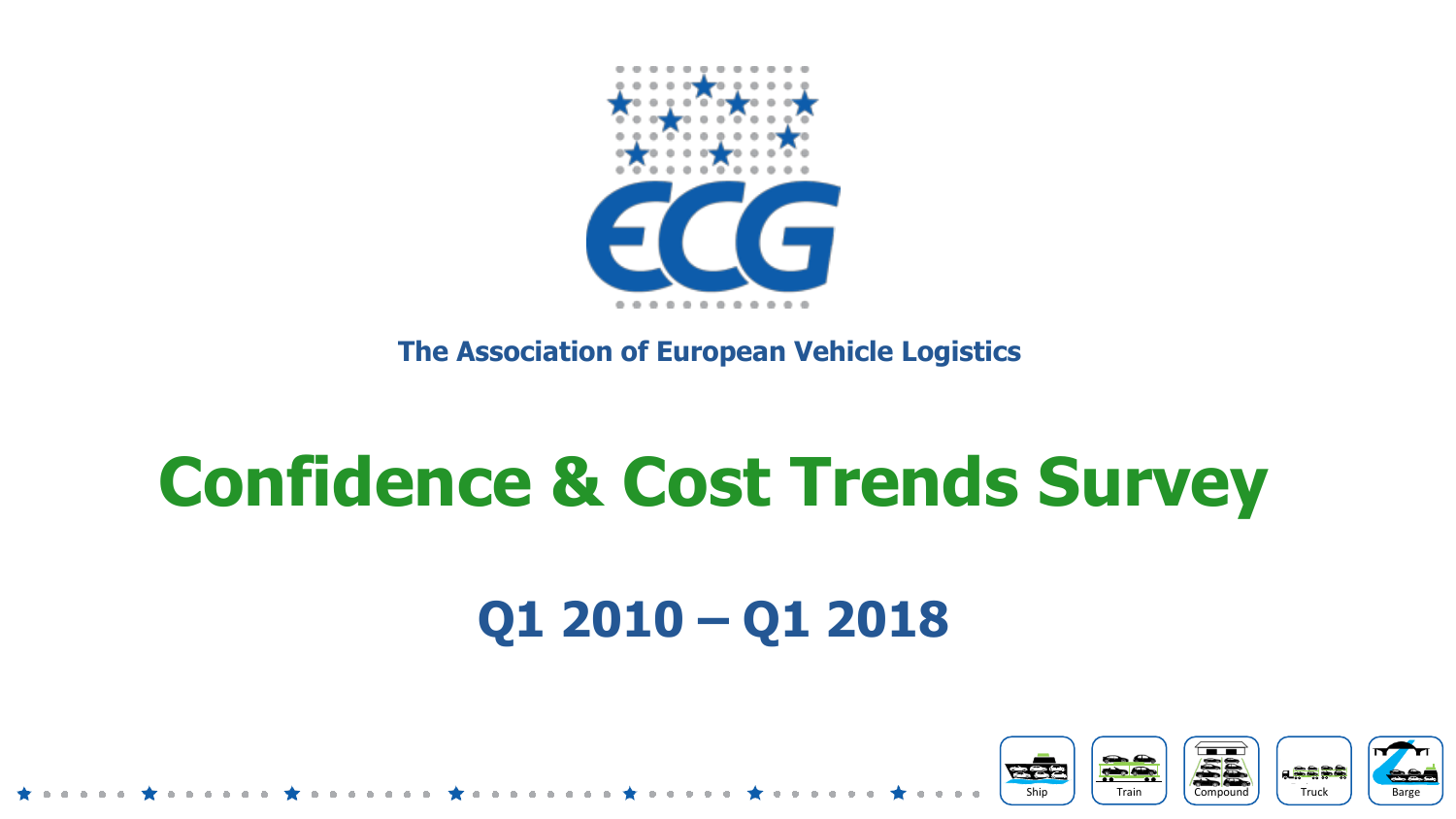## **1. Investment (I)**

**For the next six months, will you be investing in any of the following?**

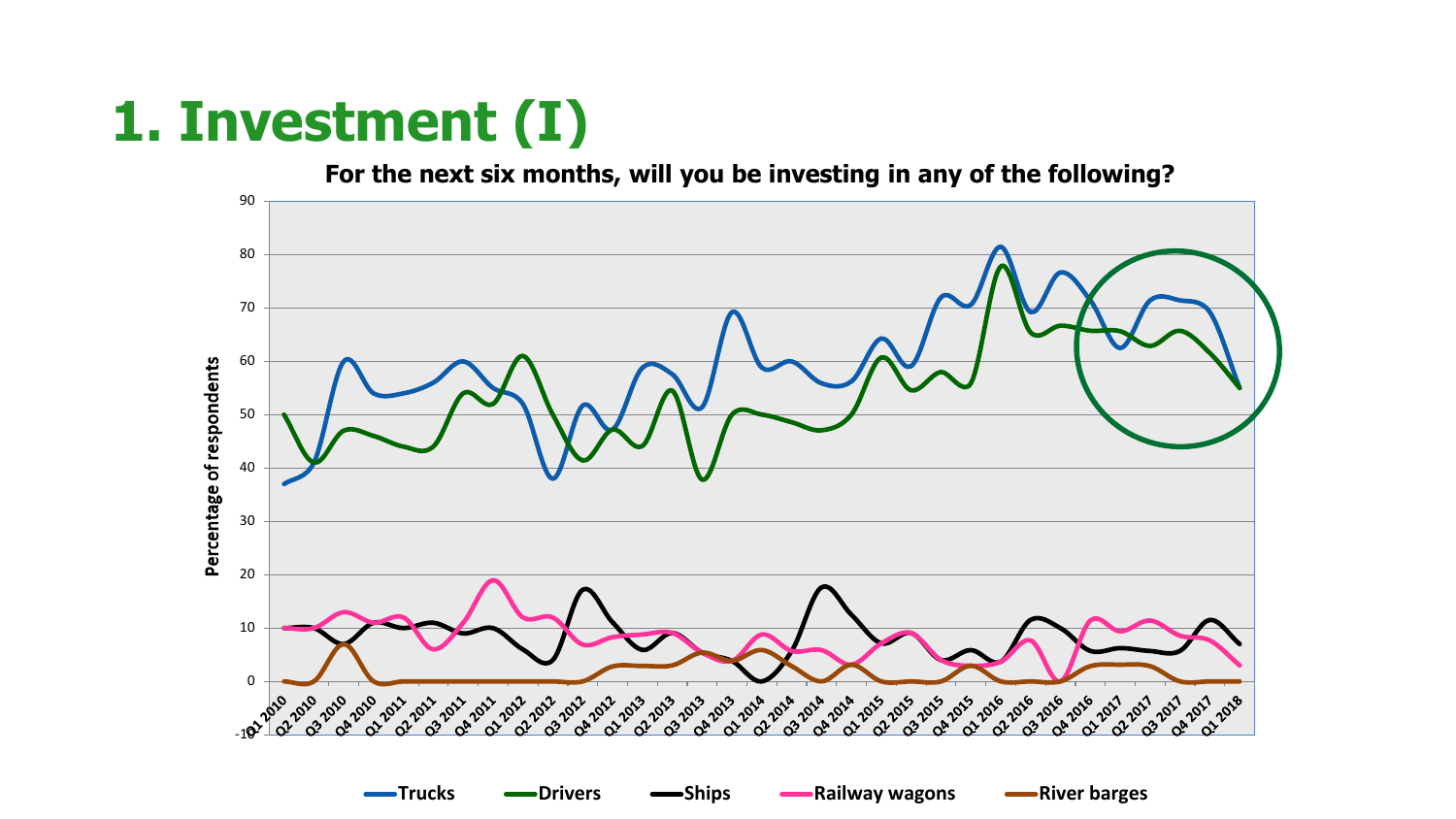# **2. Labour supply**

![](_page_4_Figure_1.jpeg)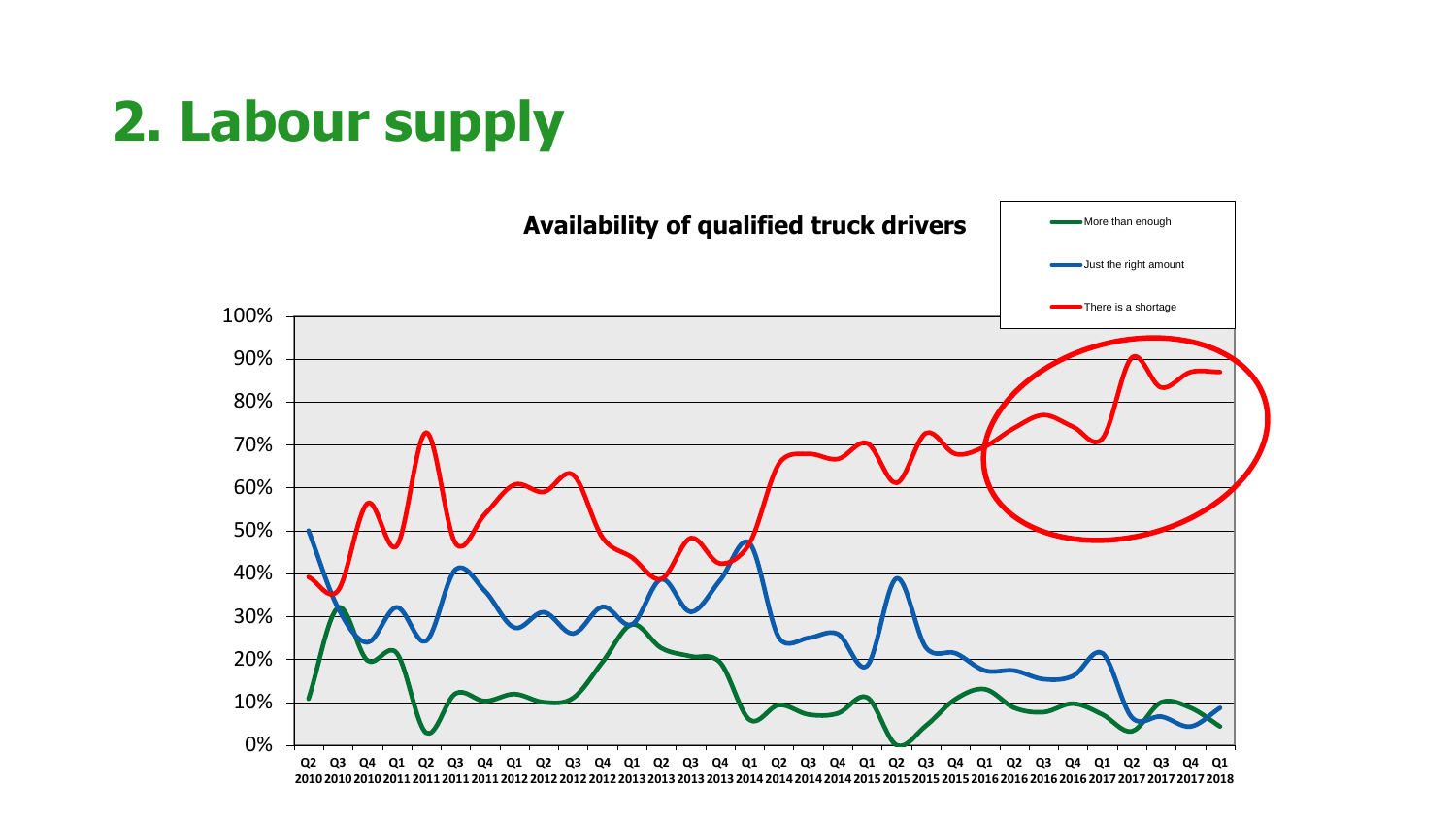### **3. Business optimism**

**How do you feel about the next six months?** 

![](_page_5_Figure_2.jpeg)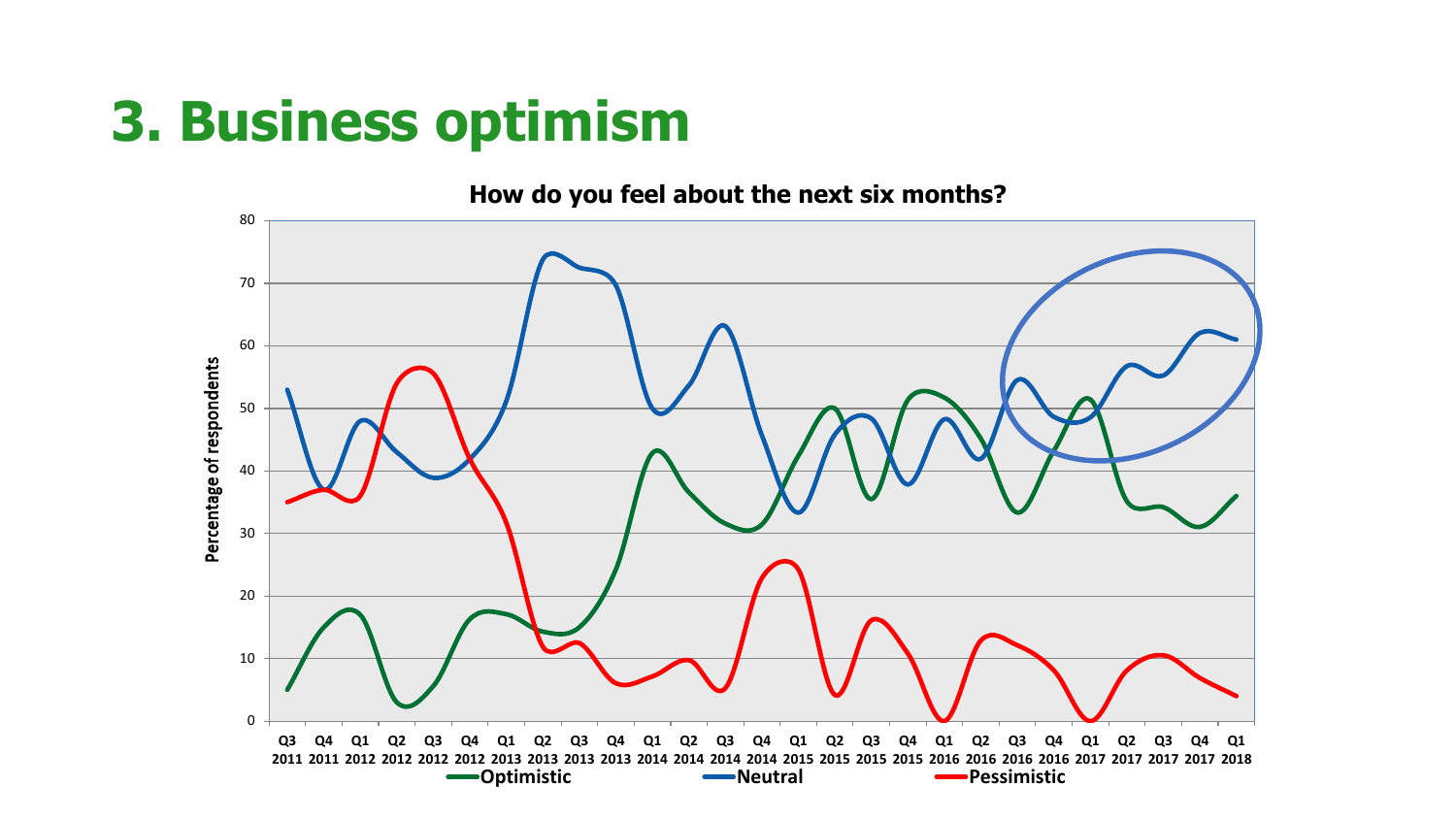## **4. Customer / Supplier Relationship**

#### **Customer / Supplier Relationship Index 3**

![](_page_6_Figure_2.jpeg)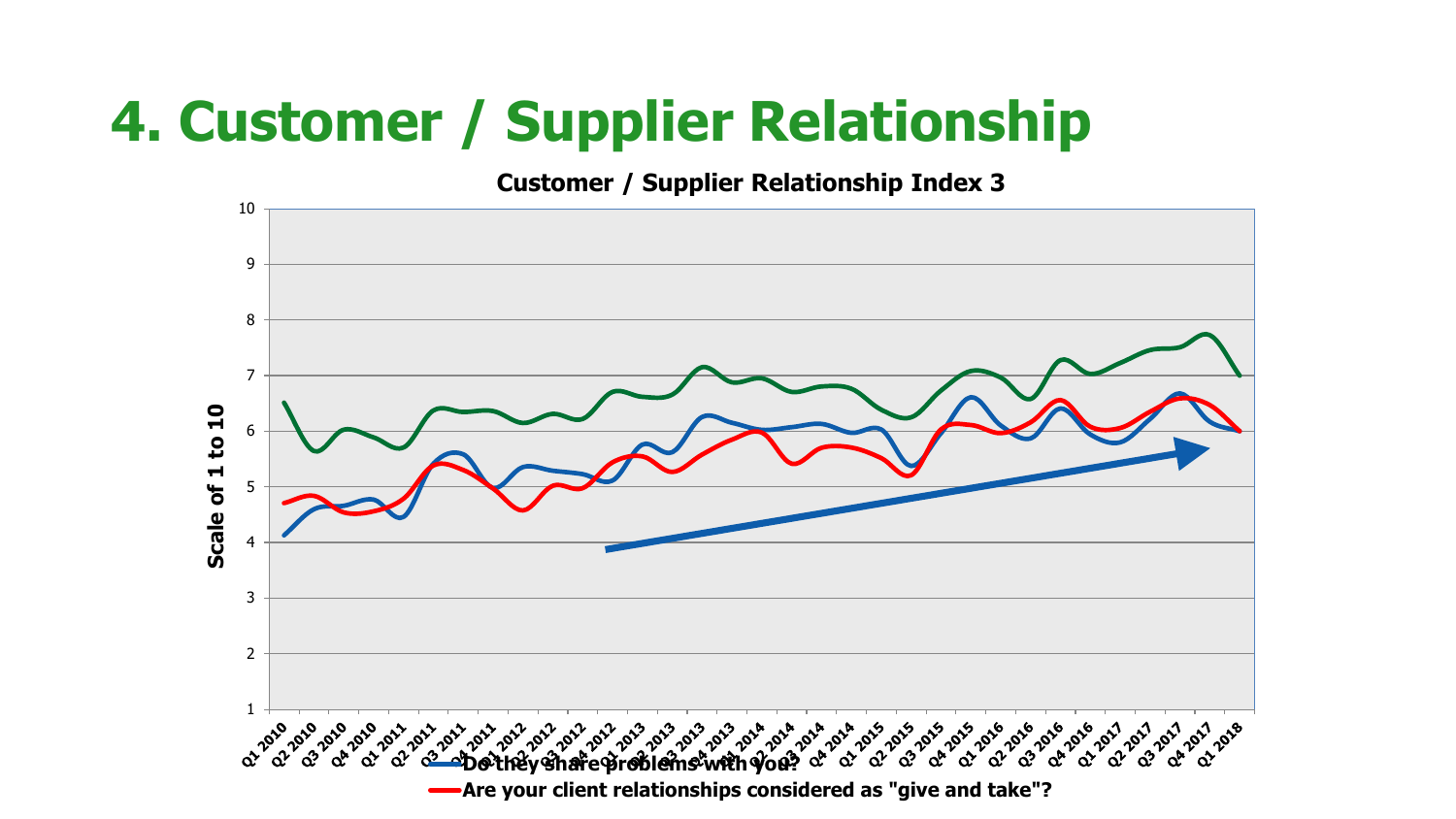### **5. Volume & value of business (I)**

![](_page_7_Figure_1.jpeg)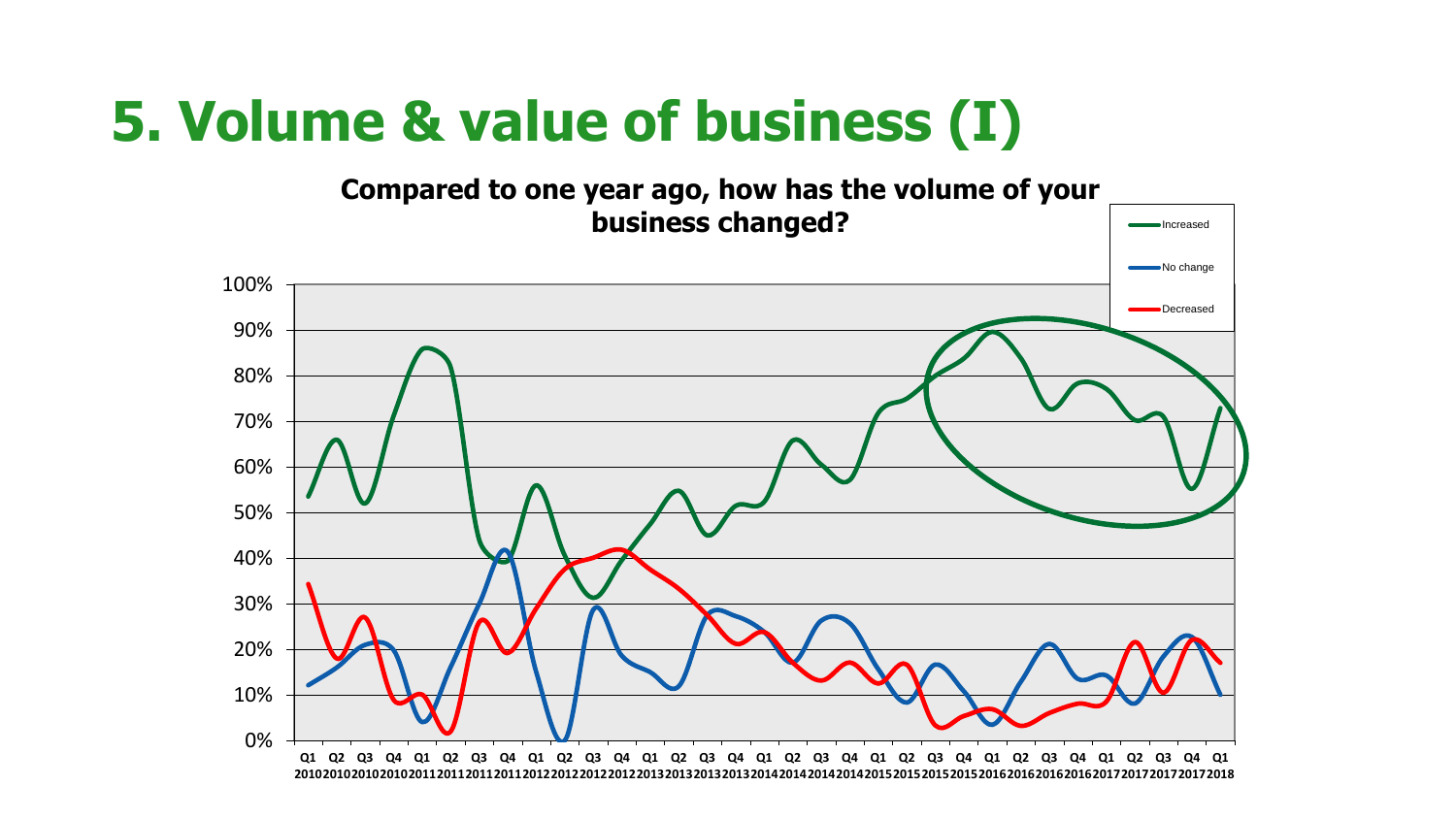## **5. Volume & value of business (II)**

**How do you expect the volume of your business to change in the next 6 months?**

![](_page_8_Figure_2.jpeg)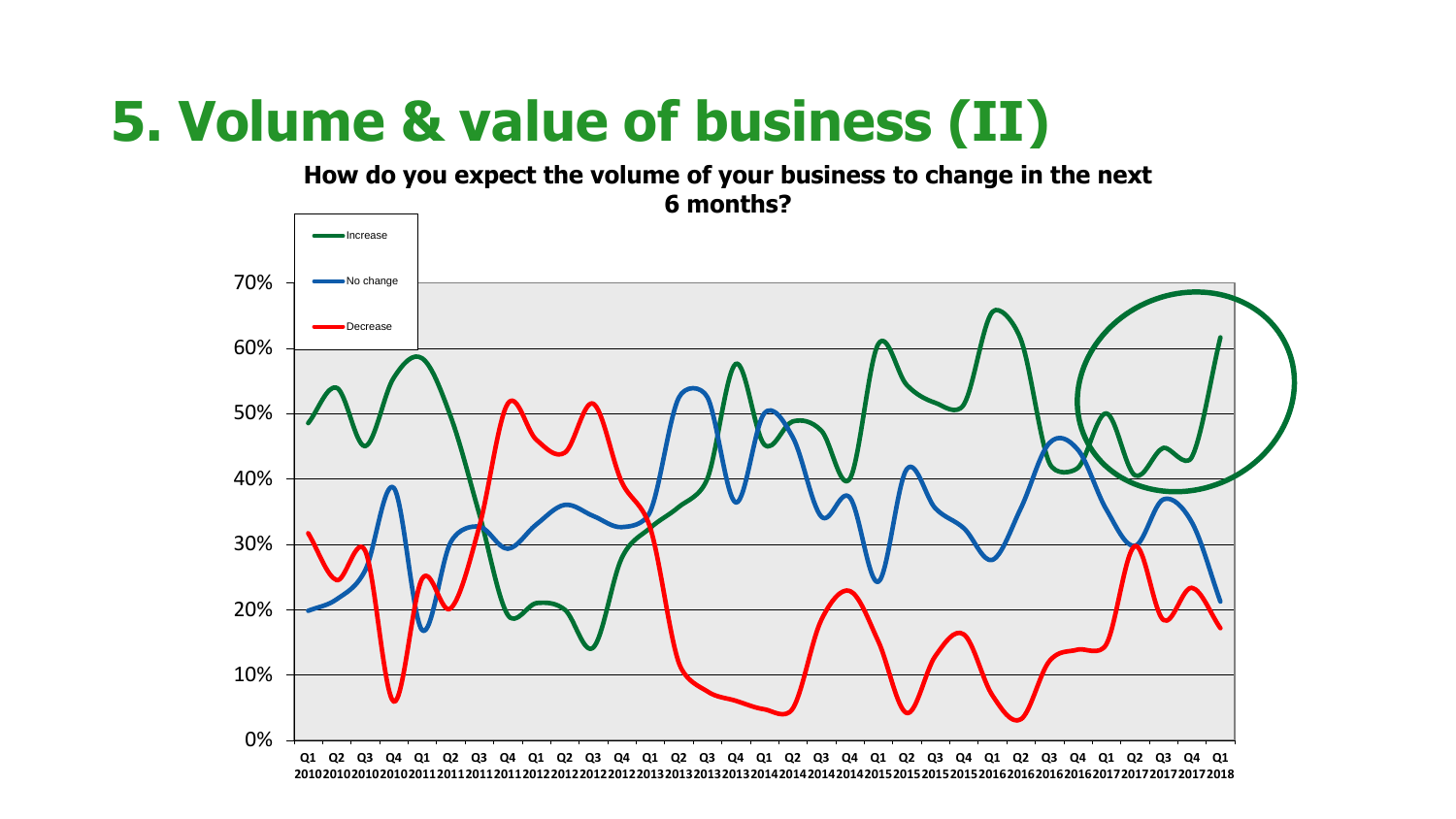#### **6. Average rates**

**Compared to the last year, do you expect rates in tenders in which you participate to increase or decrease?**

![](_page_9_Figure_2.jpeg)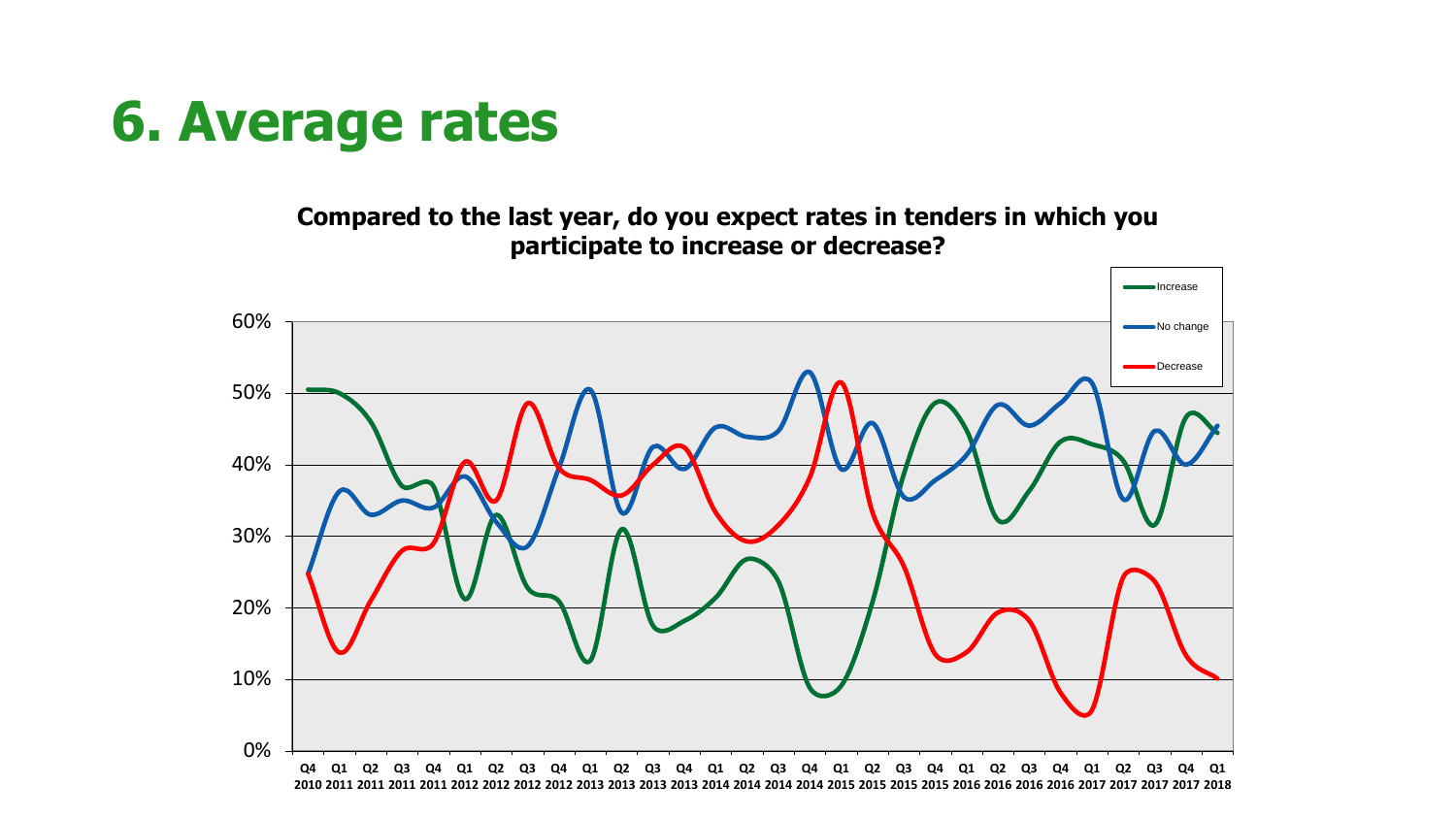#### **7. Percentage of Cost Increases**

![](_page_10_Figure_1.jpeg)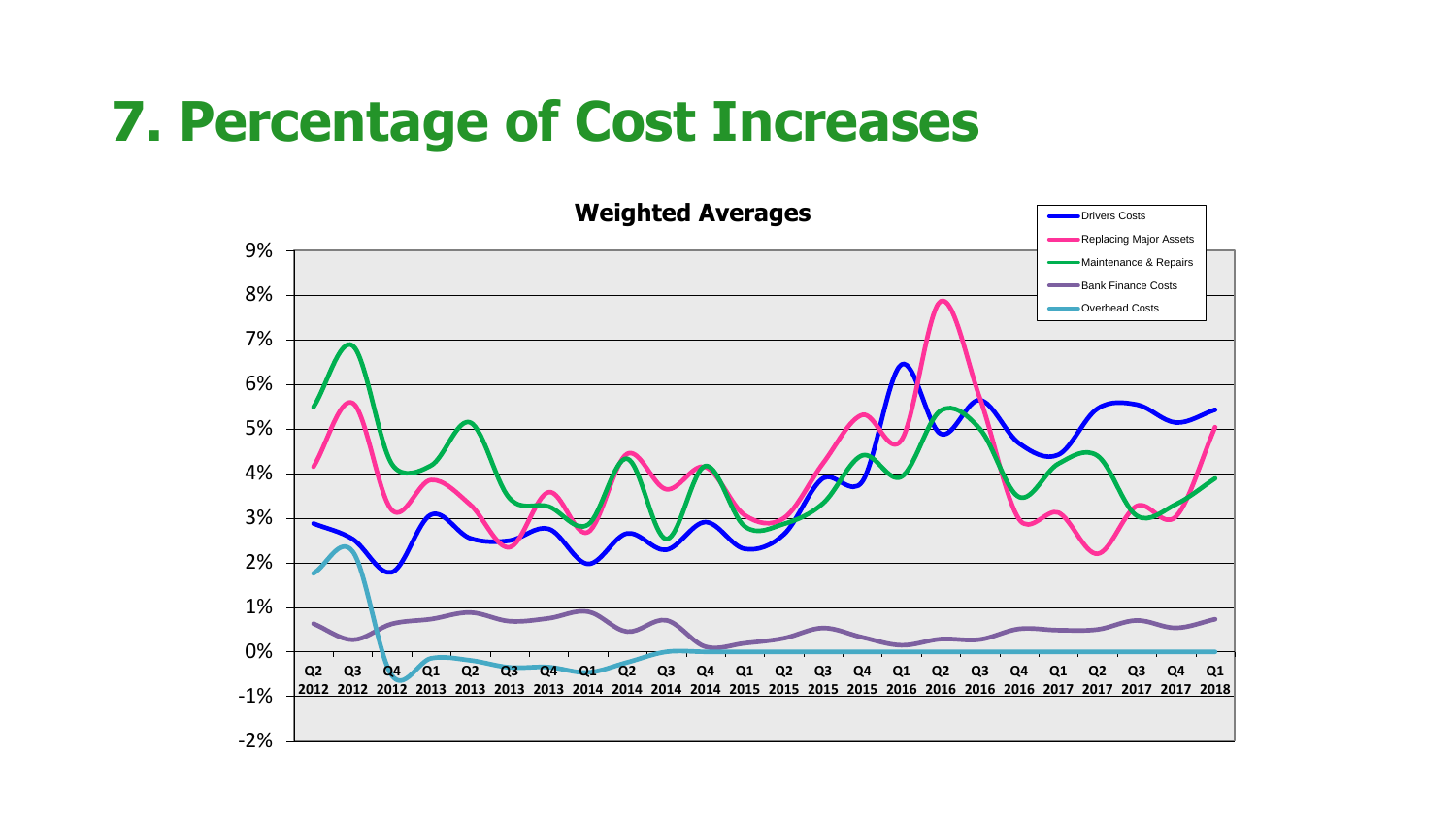#### **8. Fuel Costs**

**Compared to one year ago, how has the cost of fuel changed?**

![](_page_11_Figure_2.jpeg)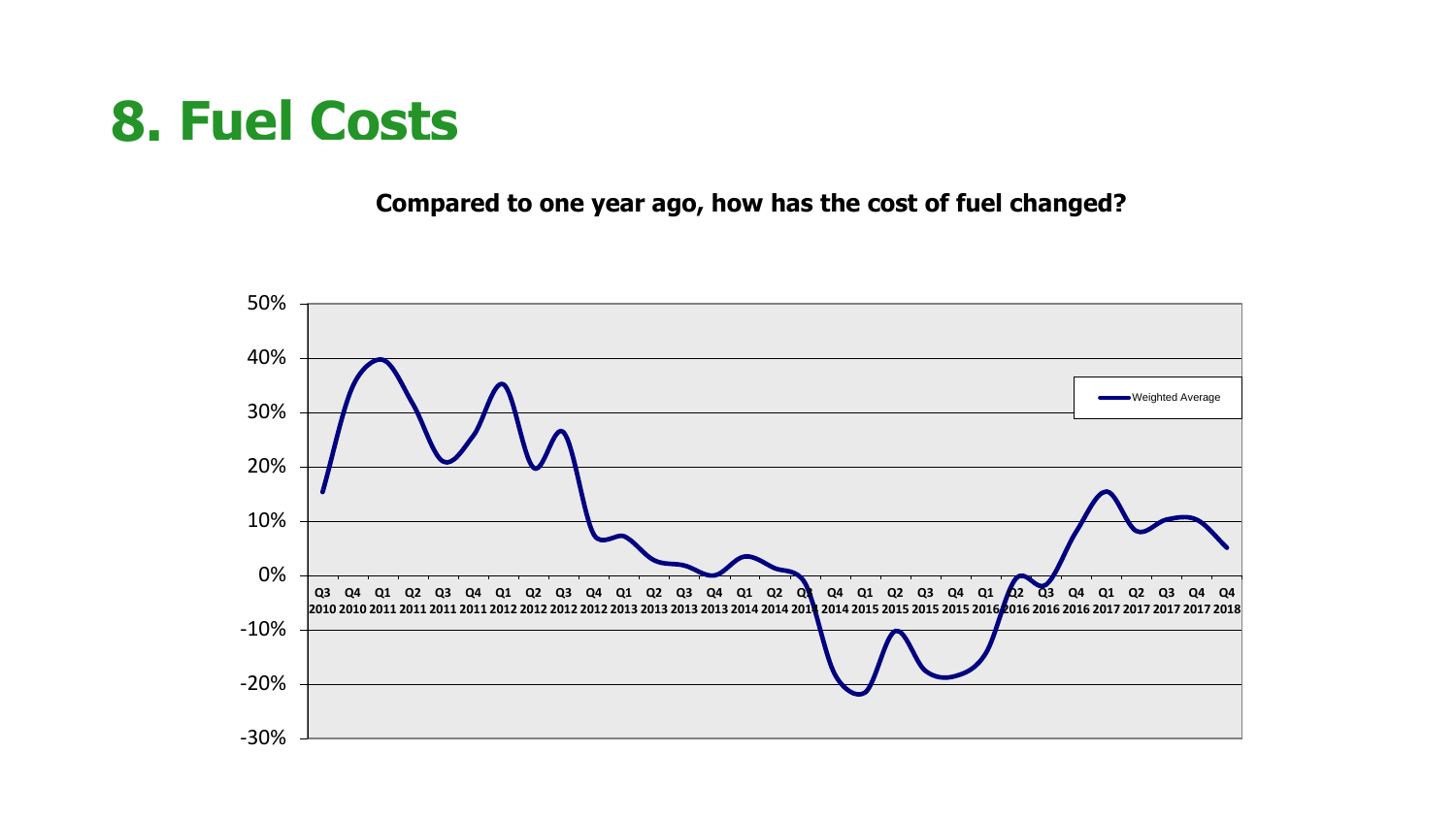### **9. Fleet capacity utilisation (I)**

**Compared to one year ago, how has your fleet utilisation changed?**

![](_page_12_Figure_2.jpeg)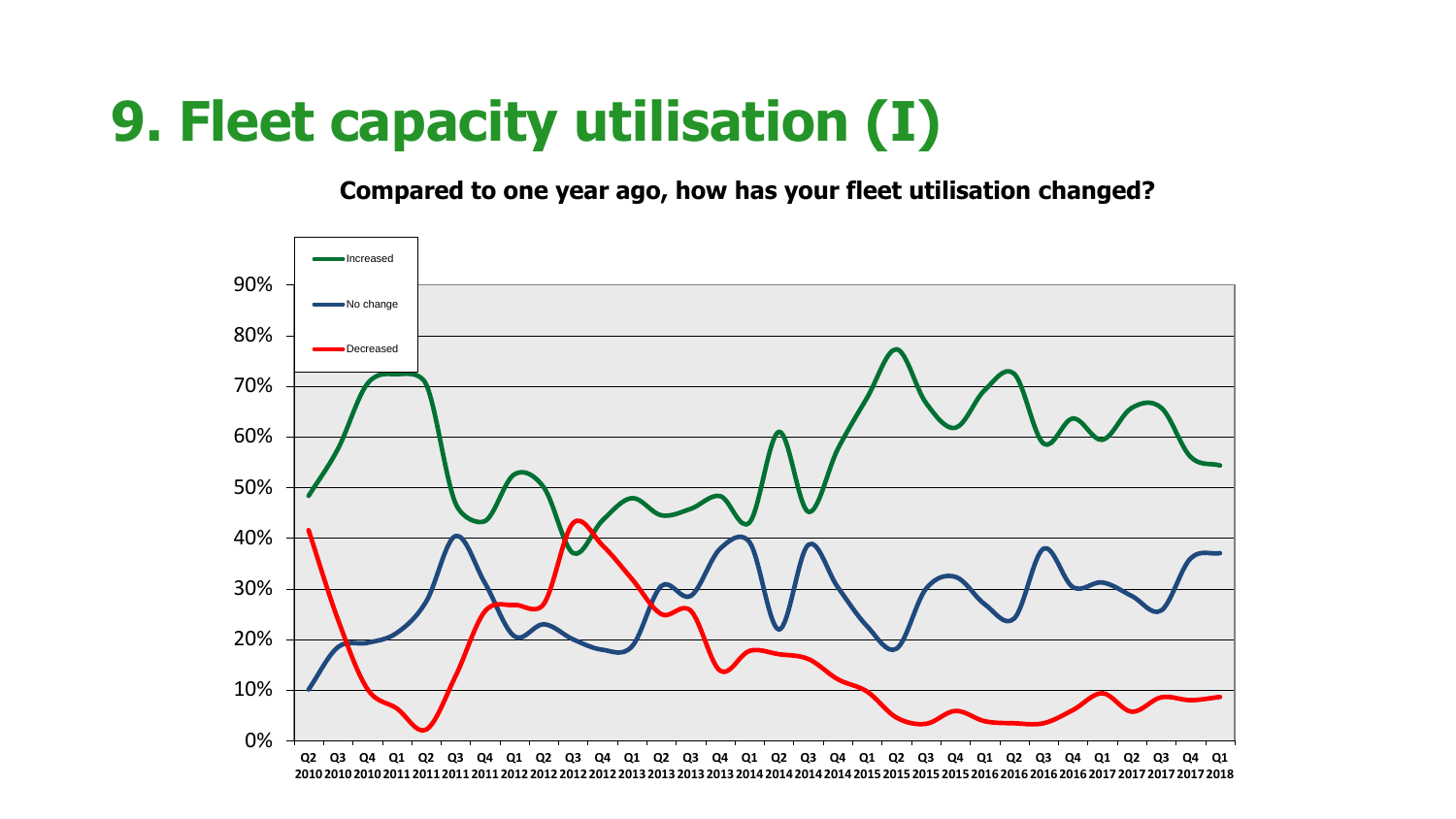## **9. Fleet capacity utilisation (II)**

**What is your current spare capacity?**

![](_page_13_Figure_2.jpeg)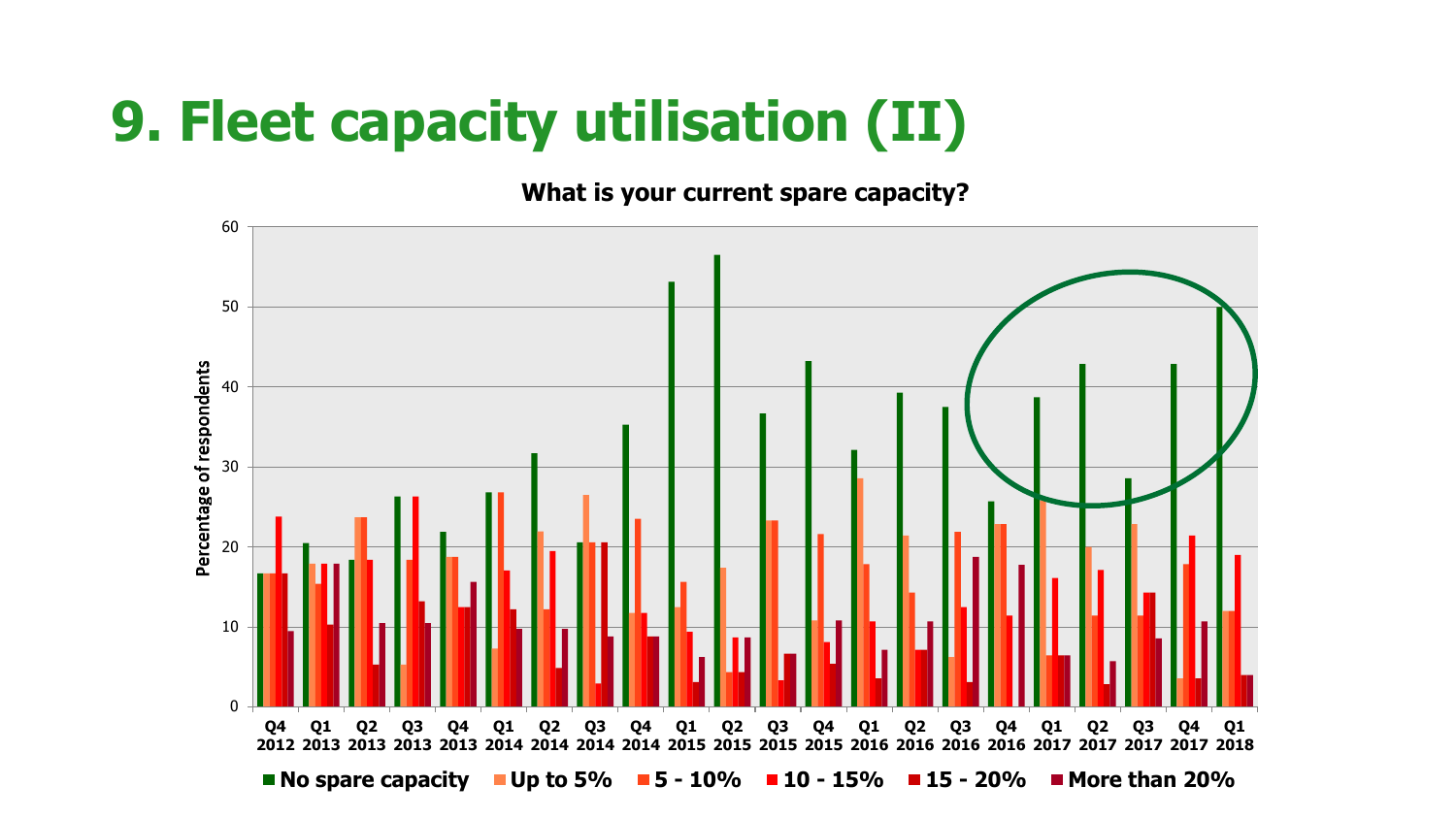#### **10. Compound occupancy**

**Compared to one year ago, how has your compound occupancy changed?**

![](_page_14_Figure_2.jpeg)